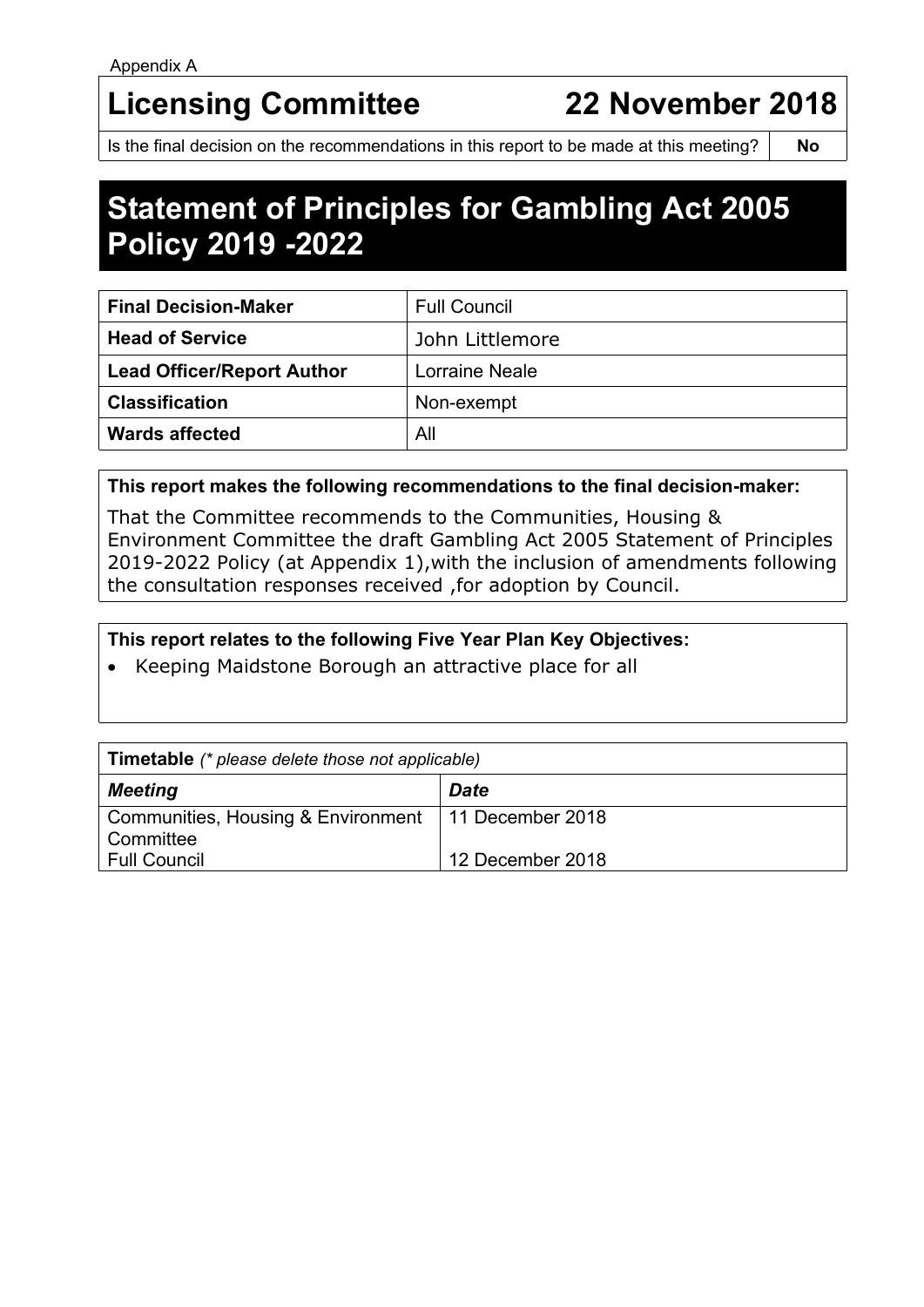# **Statement of Licensing Principles for Gambling Act 2005 2019 -2022**

# **1. PURPOSE OF REPORT AND EXECUTIVE SUMMARY**

- 1.1 Section 349 of the Gambling Act 2005 requires all Licensing Authorities to prepare and publish a statement of licensing principles that they propose to apply in exercising their functions under the Act during the three year period to which the policy applies. Section 155 states that this function may not be delegated from Council and so this Committee is recommending a proposed document following consideration of consultation responses and resulting amendments to Communities, Housing and Environment Committee for onward recommendation to Council for adoption.
- 1.2 The purpose of this report is to ask the Licensing Committee to consider the consultation responses and proposed amendments to the draft Policy and confirm the content is recommended for approval.
- 1.3 The 12 week consultation commenced 6 August 2018 and concluded 28 October 2018 and those responses are included (Appendix 2) in the report which is seeking approval for the recommendation for approval by Communities, Housing and Environment Committee on 11 December 2018 to recommend adoption of the amended Statement of Principles at Council on 12 December 2018.
- 1.4 The proposed revised Statement of Principles is included at Appendix 1.

# **2. INTRODUCTION AND BACKGROUND**

- 2.1 Maidstone Borough Council is the Licensing Authority under the provisions of the Gambling Act 2005 (the Act).
- 2.2 In accordance with the above Act Licensing authorities are required to develop, consult on, and publish a Statement of Gambling Policy every three years that sets out the principles they propose to apply in exercising their functions under the Gambling Act 2005 during that period..
- 2.3 The current policy was approved at Full Council on 1 March 2017 but needs to be revised and re-published prior to 20 January 2019 for a further three-year period. A "light touch' review was undertaken in 2016 to comply with Section 349 of the Act:

*"For the purposes of section 349 of the Act (requirement on licensing authorities to publish a policy statement every three years), the first appointed day shall be 31st January 2007".*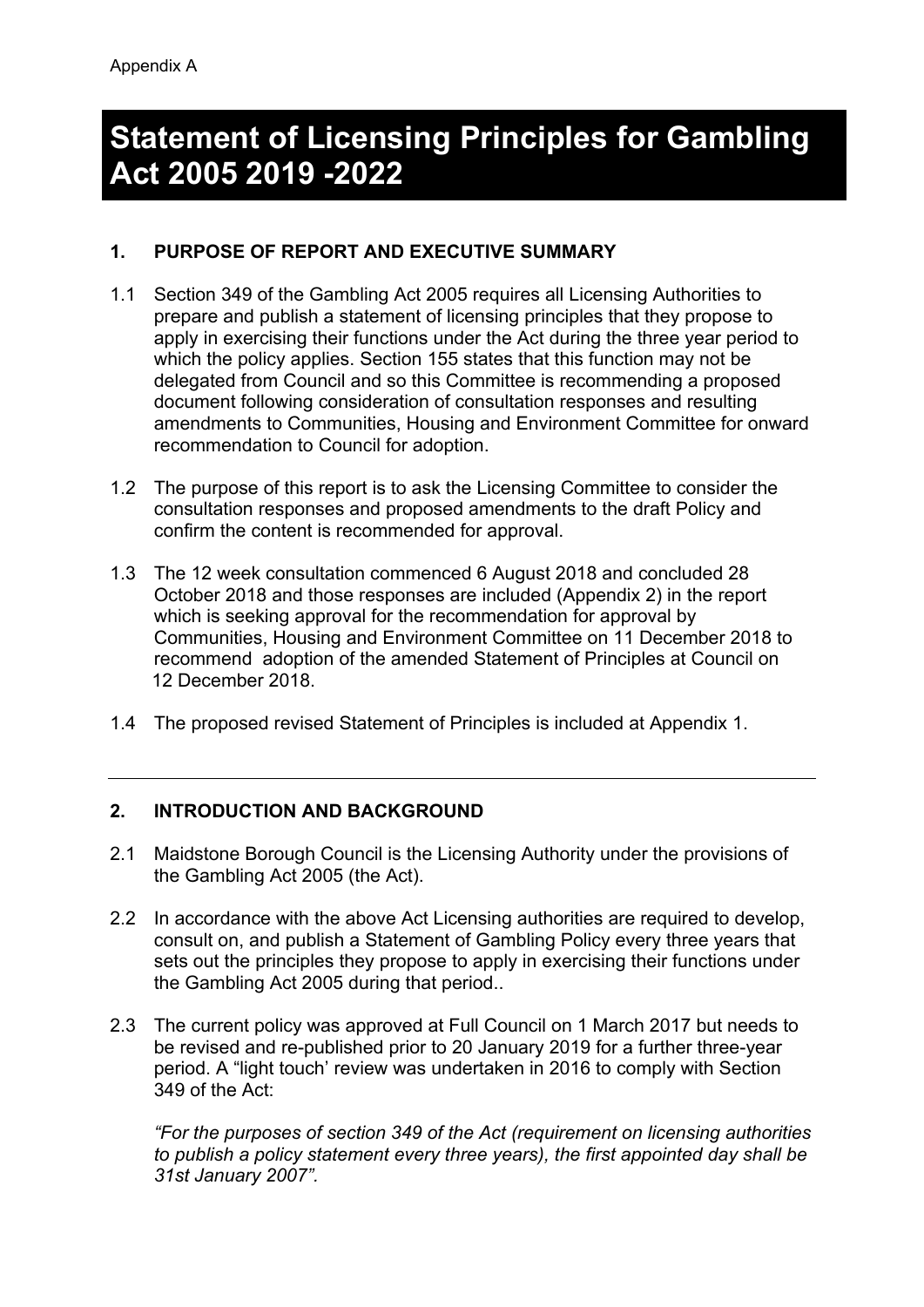This was because publication of the 5th edition of Gambling Commission Guidance was published too late to include in the draft. A further detailed review of the policy was carried out in 2017 to include the 5th edition of Gambling Commission Guidance. Although the current policy has only been in issue for 2 years a review is required under S349.

- 2.4 A revised draft of the policy was put before the Licensing Committee at their meeting of 19 July 2018, at which they agreed to authorise officers to consult with all relevant interested parties and the results of the consultation be reported back to Licensing Committee to recommend to the Communities, Housing & Environment Committee any amendments for them to refer the Policy to Full Council for adoption.
- 2.5 The gambling objectives are:
	- i) preventing gambling from being a source of crime and disorder, being associated with crime and disorder or being used to support crime
	- ii) ensuring that gambling is conducted in a fair and open way and
	- iii) protecting children and other vulnerable persons from being harmed or exploited by gambling.
- 2.6 The draft Policy that went out for consultation provides clarity in some areas of the Policy taken from the Guidance published by the Gambling Commission (5th Edition, September 2015). The amendments to the previous statement are highlighted using track changes in Appendix 1. There were no changes to the intent or direction of the Policy, which sets out how the Council seeks to regulate gambling activities under its control and provide a framework for consistent decision making
- 2.7 A comprehensive consultation exercise was carried out in accordance with the Act and Statutory Guidance over a 12 week period between 6 August and 28 October 2018.
- 2.8 An extensive list of interested parties were contacted directly and invited to comment on the revised draft policy. In addition, public notices inviting comment were placed on the Council's website. The full list of consultees is included in the draft policy at appendix 5.
- 2.9 The draft policy was made available to view electronically online and in hard copy at the council offices.
- 2.10 Despite the long consultation period and wide-reaching methodology, only three responses were received; this may be because the new policy was widely consulted on as was the earlier revision by Maidstone Borough Council and the principles are the same. The responses are from a resident who makes comment on gambling problems and addictions but does not propose any changes to the policy; a favourable response from Boxley Parish Council with no changes proposed and from the Gambling Commission containing a number of suggested minor amendments. (Appendix 2)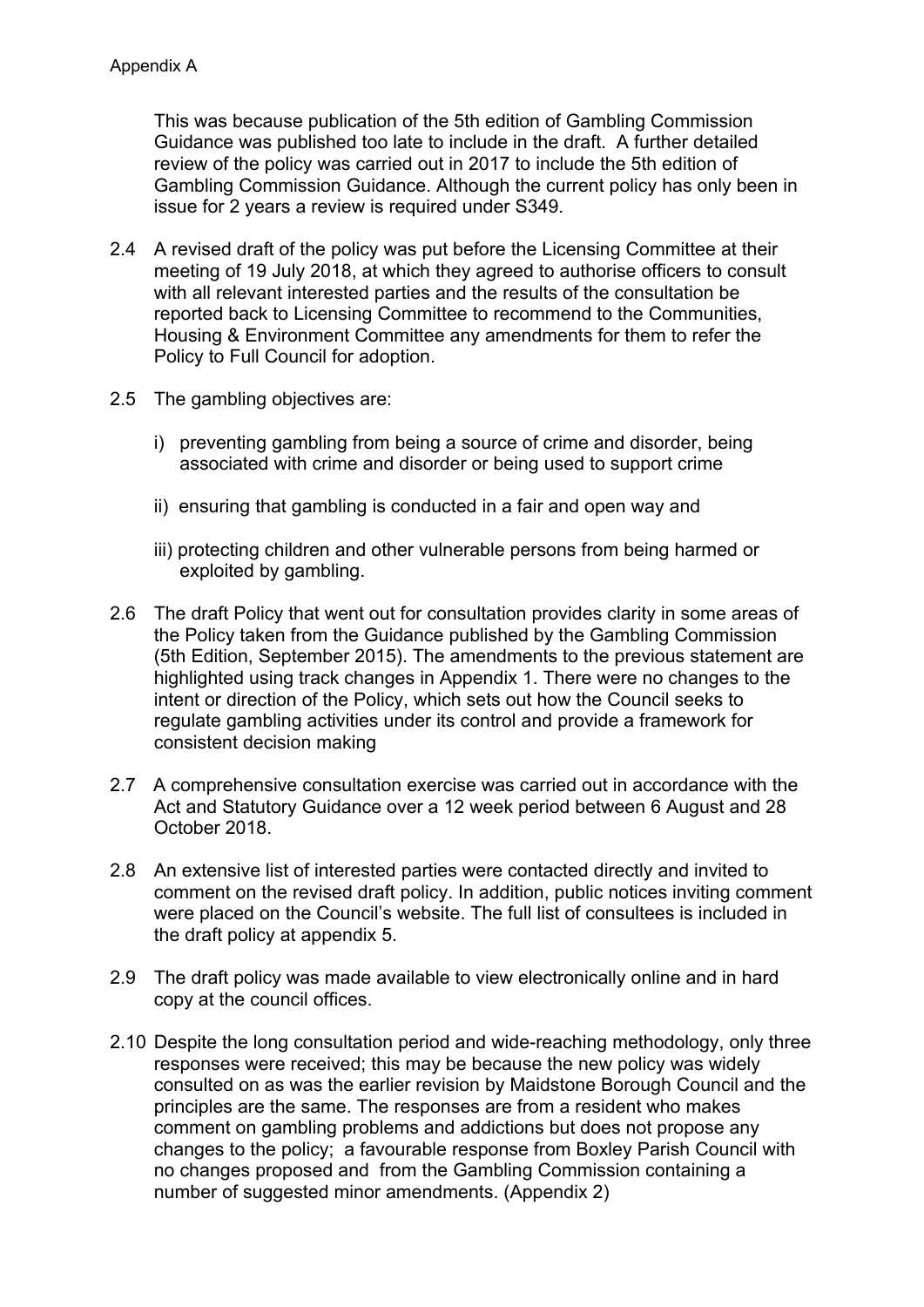- 2.11 The Gambling Commissions suggested amendments have been incorporated in the draft policy as they are points of clarification and assist in understanding the sections involved. The amendments can be seen in bold in the draft Policy at pages 17,19 and 29.
- 2.12 The Government recently announced that they will, through the introduction of secondary legislation, reduce the maximum stakes on Fixed Odds Betting Terminals from £100 to £2. In anticipation of this, a footnote has been added to Appendix 7 of the Policy, showing a table of gaming machine stakes and prizes, to advise that these values are subject to change and are understood to have been delayed to Oct 2019 from April. .

# **3 AVAILABLE OPTIONS**

**3.1** It is a statutory requirement for the Council to have a current statement of licensing principles in place covering the principles for its functions under the Act. The Council is also required to have regard to quidance issued by the Gambling Commission, which also specifies requirements for gambling policies. If the Council did not comply with the Commission's guidance, then it would need to have good reasons for failing to do so. The content of the proposed Gambling Policy is recommended having regard to the requirements in the Act, Regulations and guidance.

#### **4 PREFERRED OPTION AND REASONS FOR RECOMMENDATIONS**

**4.1** That Committee recommends to the Communities, Housing & Environment Committee the draft Statement with further minor amendments following consultation for referral to Council for adoption.

# **5 CONSULTATION RESULTS AND PREVIOUS COMMITTEE FEEDBACK**

**5.1** Included at Appendix 2

# **6 CROSS-CUTTING ISSUES AND IMPLICATIONS**

| <b>Issue</b>                          | <b>Implications</b>                                         | Sign-off                                |
|---------------------------------------|-------------------------------------------------------------|-----------------------------------------|
| <b>Impact on Corporate Priorities</b> | No issues identified                                        | [Head of Service or<br>Manager]         |
| <b>Risk Management</b>                | No issues identified                                        | [Head of Service or<br>Manager]         |
| <b>Financial</b>                      | No issues identified                                        | [Section 151 Officer &<br>Finance Team] |
| <b>Staffing</b>                       | No issues identified                                        | [Head of Service]                       |
| Legal                                 | The Licensing Authority must<br>formally review its adopted | [Legal Team]                            |